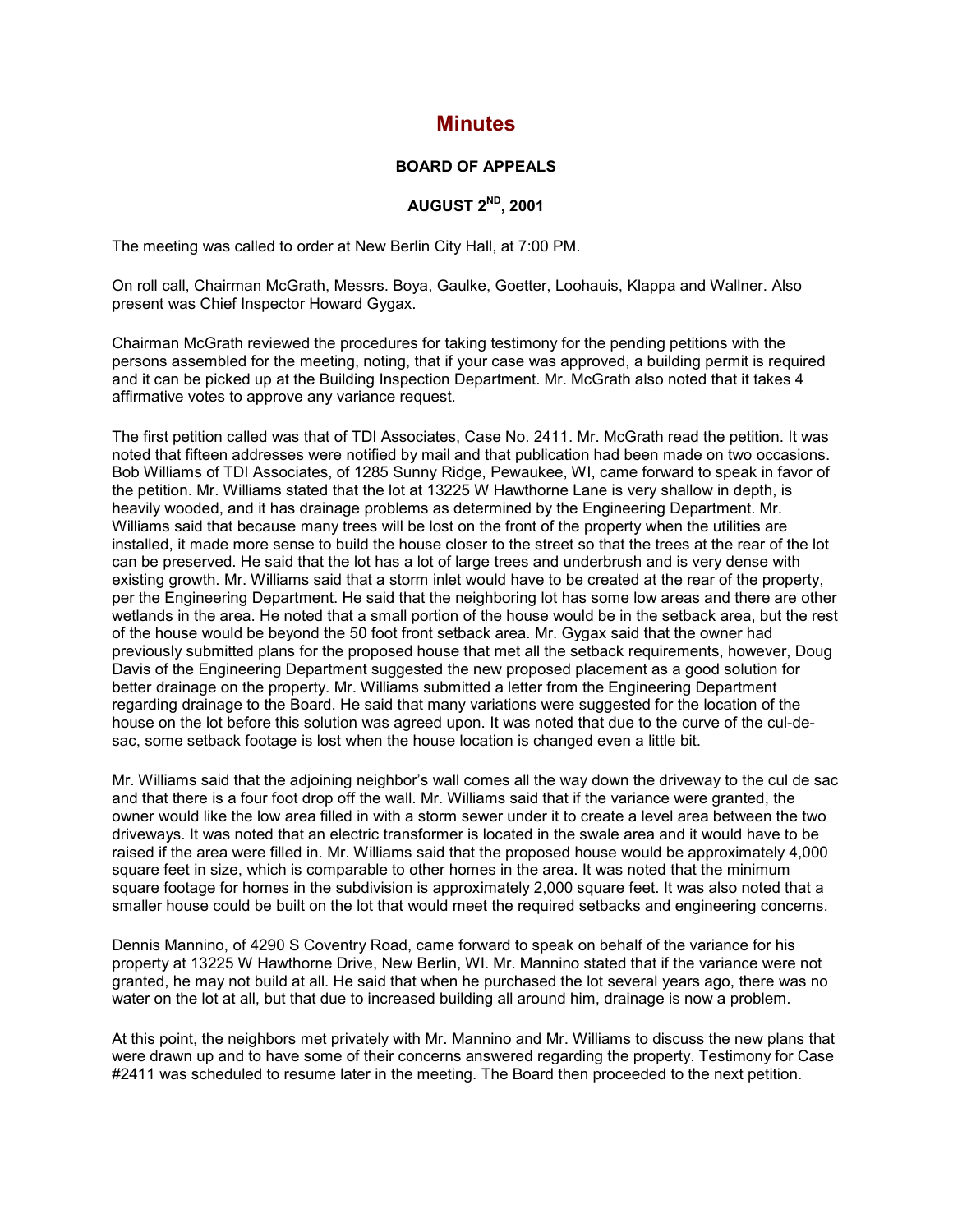The next petition called was that of Jeff Soldan, Case No. 2412. Mr. McGrath read the petition. It was noted that people were notified at nine addresses by mail and that publication had been made on two occasions. Jeff Soldan of 15190 W Harcove Drive, came forward to speak in favor of the petition. Mr. Soldan stated that he has lived at the property for eight years and that the house is about 25 years old. He said that he has just recently removed a 15 foot by 30 foot pool from the back yard, along with a pool deck and a chain link fence. Mr. Soldan stated that there is an existing 14 foot by 20 brick patio and that he would like to build the porch the same size. He said that he would like an enclosed room that would extend the living area of his house for most of the year. Mr. Soldan stated that he would be adding gardens and ornamental trees in the back yard, and that the porch in the rear area would be an attractive solution instead of building it at the front of his house. He said that if the variance were denied, he may consider building a gazebo, however, an attached porch would be much more practical and convenient for entertaining.

It was noted that decks can be built up to five feet of the lot lines, provided they are less than four feet high. It was also noted that if the deck has a roof over it, then the setback requirements change because the deck is now considered to be a structure. Mr. Soldan said that the existing house is 2,200 square feet in size and that the extra space the proposed porch could provides would be used for family needs and storage.

Patti Soldan, of 15190 W Harcove Drive, came forward to speak in favor of the variance. She said that the addition is needed for the extra living space and would help to alleviate their storage problems.

There was no one further to speak in favor of the petition, and there was no one to speak in opposition to the petition. Case No. 2412 was declared closed, and the Board proceeded to the next petition.

The next petition called was that of James Arndt, Case No. 2413. Mr. McGrath read the petition. It was noted that people from fifteen addresses were notified by mail and that publication had been made on two occasions. James Arndt of 3455 S Wehr Road, came forward to speak in favor of the petition. Mr. Arndt said that the house is located on an odd angle on the lot and it is very difficult to add onto the house without encroaching into the setback areas. He stated that if the variance were granted, the size of the dining room would be increased, and he would be add a bedroom, bathroom, and a sunroom, and would also be increasing the garage storage area. it was noted that the house was built with a 15 foot side setback, however since that time, the zoning has changed for the property. The house is now considered to be a legal non-conforming structure. Mr. Arndt said that when he drew up the plans he did not know that setbacks were measured from the overhangs. He said that the foundation of the addition meets the setback requirements, however, the overhangs do not. Mr. Arndt said that the existing house is approximately 1,700 square feet in size and that the proposed additions would increase the size to 2,200 square feet.

Mr. Arndt stated that there is a patio, pool, and deck located at the back of the house that would limit the areas that the addition could be built. He said that the plans were drawn up to create a separation between the master bedroom and the children's bedrooms. It was noted that the septic system was located at the rear of the property and that it would soon be replaced with a mound system. It was noted that if the addition were placed in the area where the existing patio is now located, there would be a problem with the roof line tie-in. It was also noted that other living areas would be sacrificed if the addition were moved to another location.

Mr. McGrath read a letter into the file that was signed by six neighbors who are in favor of granting the variance.

There was no one further to speak in favor of the petition, and there was no one to speak in opposition to the petition. Case No. 2413 was declared closed.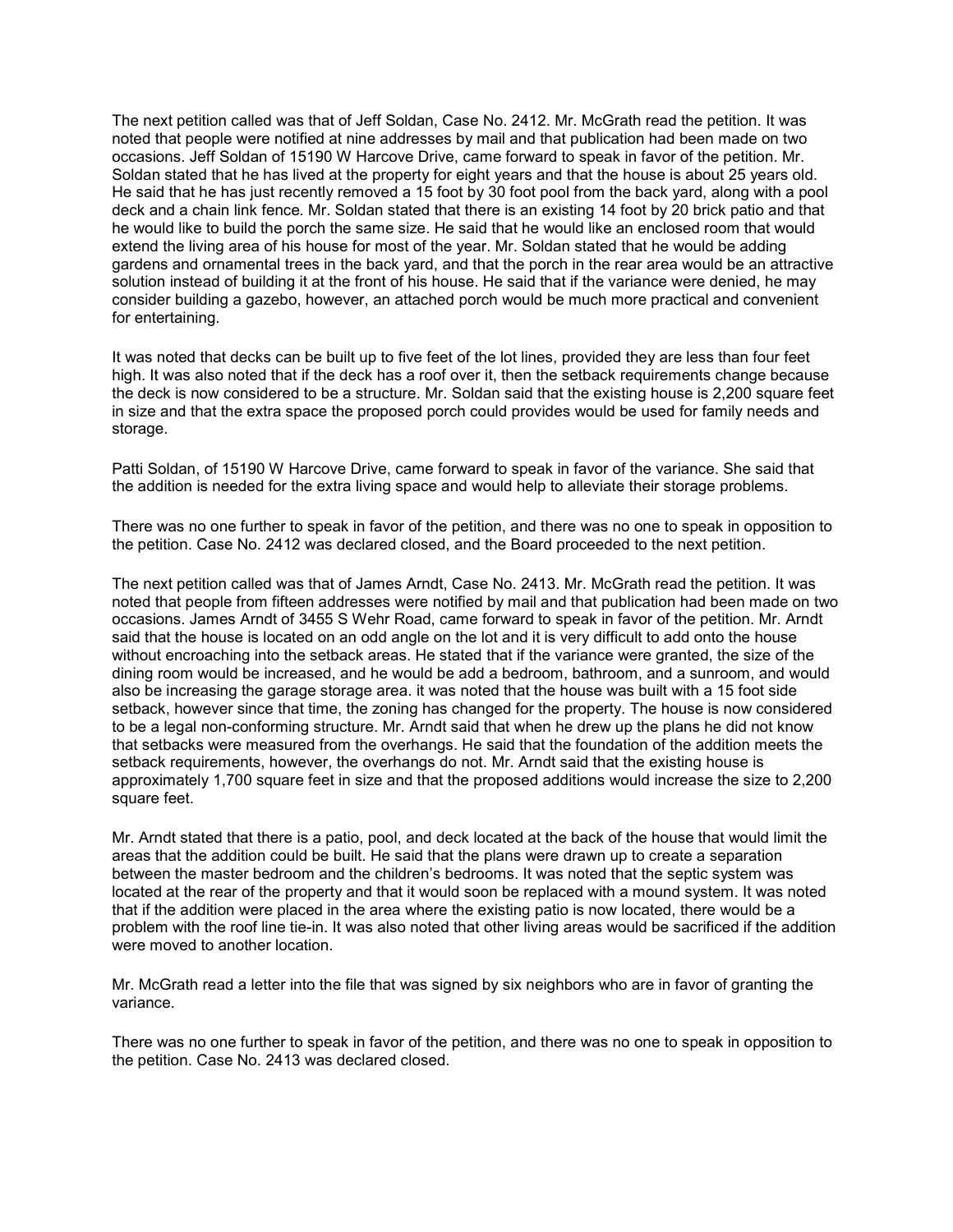At this point, petition #2411 was called again. Michael Mullihan, of 5775 Golden Rain, came forward to speak. He stated that he has has no opposition to the variance if the rear setback will be 50 feet.

Michael Wilber, of 13245 Hawthorne Lane, came forward to speak in opposition to the variance. Mr. Wilber stated that he is opposed to moving his retaining wall along the driveway as it was very expensive to build. He said that the proposed house would be the only house on the street that does not meet the front setback requirements and that it would look odd and out of place. Mr. Wilber said that the Petitioner knew all of the setback requirements when the lot was purchased and that the requirements have not changed since that time. He said that the lot is large enough to build a house that would meet the minimum size requirements of the subdivision and that would also meet the Engineering Department's concerns. Mr. Wilber said the proposed house was not designed for this particular lot.

Mr. Williams came forward to speak. He stated that if the variance were granted, and the neighbor's wall was removed, the neighbor would be compensated for the wall. Mr. Williams said that Mr. Mannino would be financially responsible for the storm and sewer utilities required for his property.

Mr. McGrath read 2 letters into the record from the Engineering Department dated January 10<sup>th</sup>, 2001 and April 16<sup>th</sup>, 2001 regarding the drainage concerns.

There was no one further to speak in favor of the petition, and there was no one to speak in opposition to the petition. Case No. 2411 was declared closed. The Board then made the final decisions regarding the following cases.

The first petition considered by the Board was that of TDI Associates, Case No. 2411.

Mr. McGrath made a motion to grant the petition, and, Mr. Wallner seconded the motion.

Mr. McGrath, Mr. Wallner, and Mr. Gaulke voted in favor of granting the petition. Mr. Goetter and Ms. Boya voted to deny the petition. The motion to grant the petition fails by a three to two vote. The petition is denied.

The next petition considered by the Board was that of Jeff Soldan, Case No. 2412.

Mr. McGrath made a motion to grant the petition, and, Mr. Gaulke seconded the motion.

Mr. Wallner, Mr. Gaulke and Ms. Boya voted to grant the petition. Mr. Goetter and Mr. McGrath voted to deny the petition. The Motion to approve the variance fails by a three to two vote. The Petition is denied.

The next petition considered by the Board was that of James Arndt, Case No. 2413.

Mr. Klappa made a motion to grant the petition, and, Mr. McGrath seconded the motion.

All members voted in favor of granting the petition. The Petition is passed by a unanimous vote.

There being no further matters to be discussed in front of the Board of Appeals, the said meeting was adjourned at 8:30 PM.

### **BOARD OF APPEALS**

#### **CITY OF NEW BERLIN**

**\_\_\_\_\_\_\_\_\_\_\_\_\_\_\_\_\_\_\_\_\_\_\_\_\_\_\_\_\_\_\_\_\_\_**